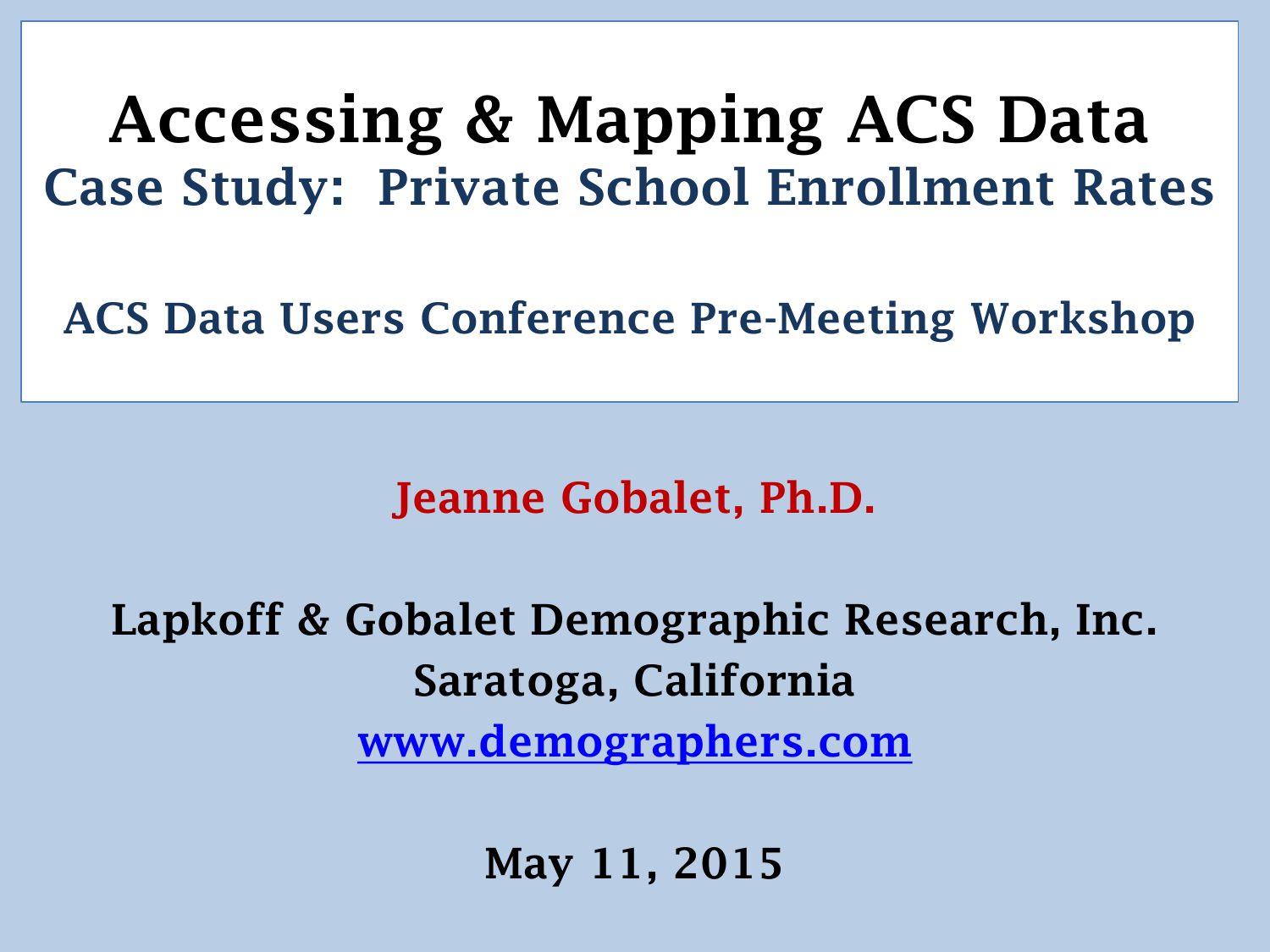

- *How to locate and download ACS estimates*
	- *Case Study: private school enrollment rates in three California K-12 school districts*
- *Preparing data for mapping*
- *Mapping example*
- *Conclusions*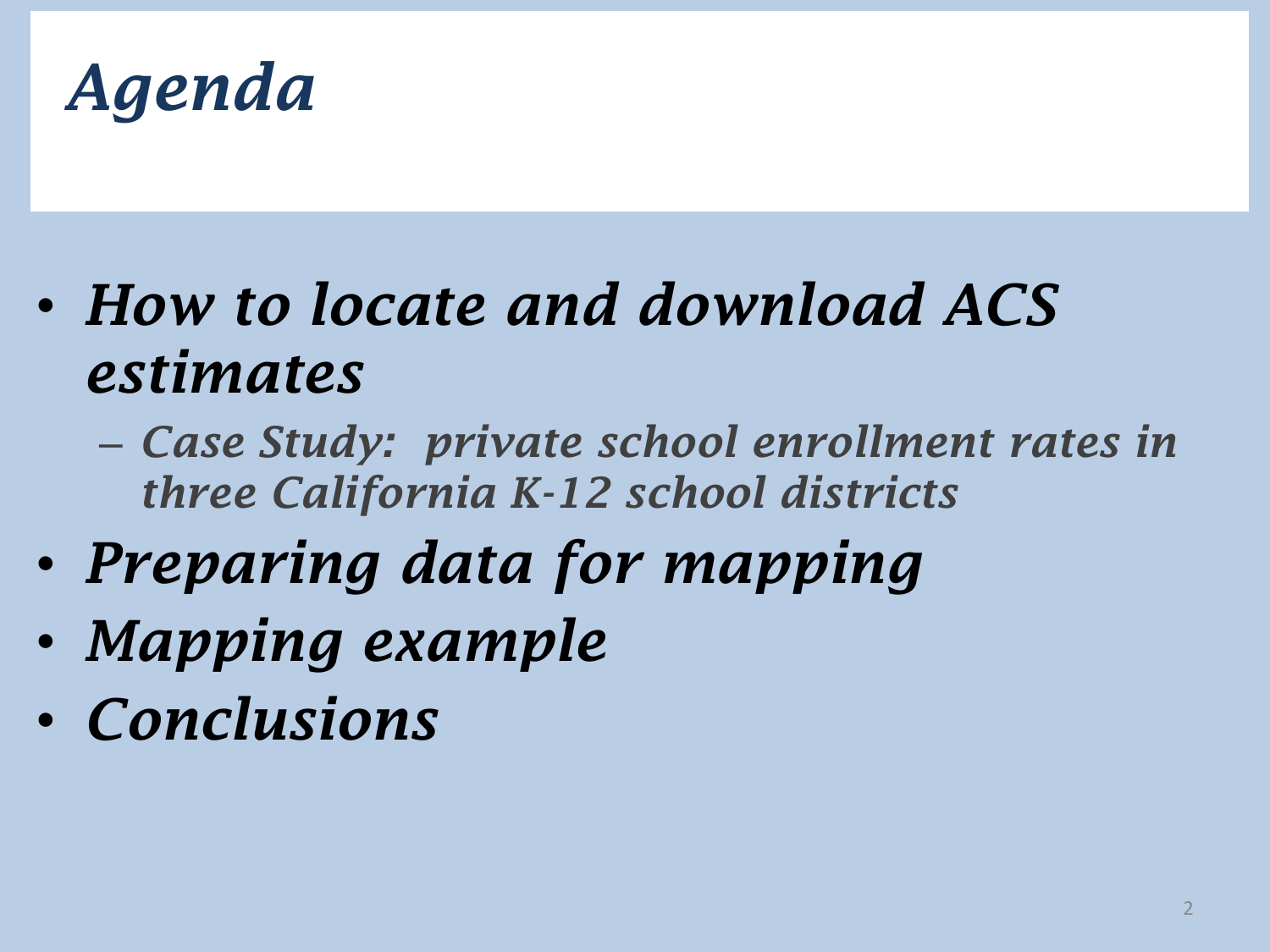## *Three school districts of interest San Francisco, CA, Bay Area Case Study*

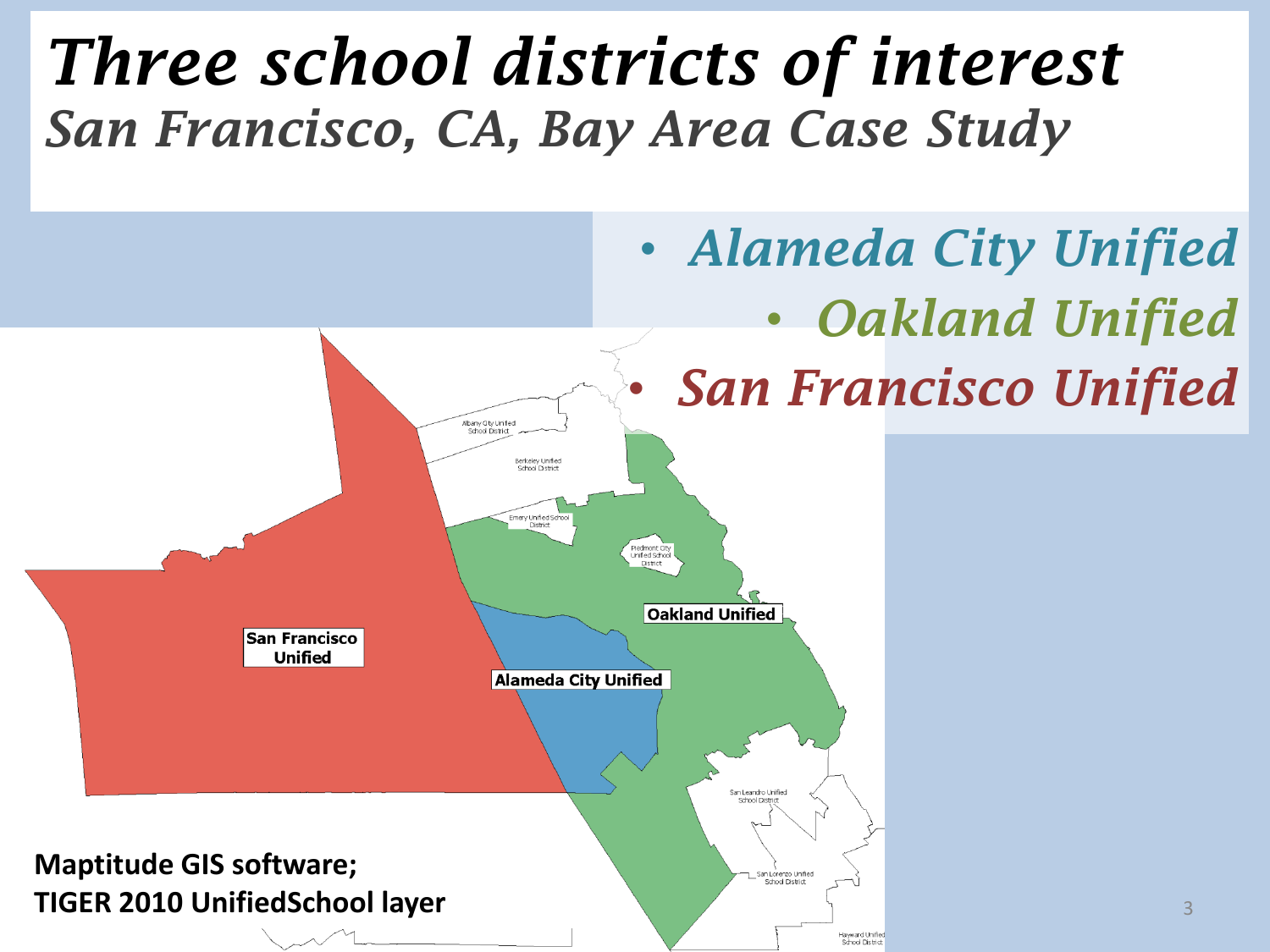*How do K-12 private school enrollment rates vary across these districts? Which ACS release to use?*

- **One-year vs. five-year?**
	- **First, look at the error margins (MOEs), and then decide**
	- **For small geographical units like these, five-year is almost always better (and 10 year would be better to reduce MOEs!)**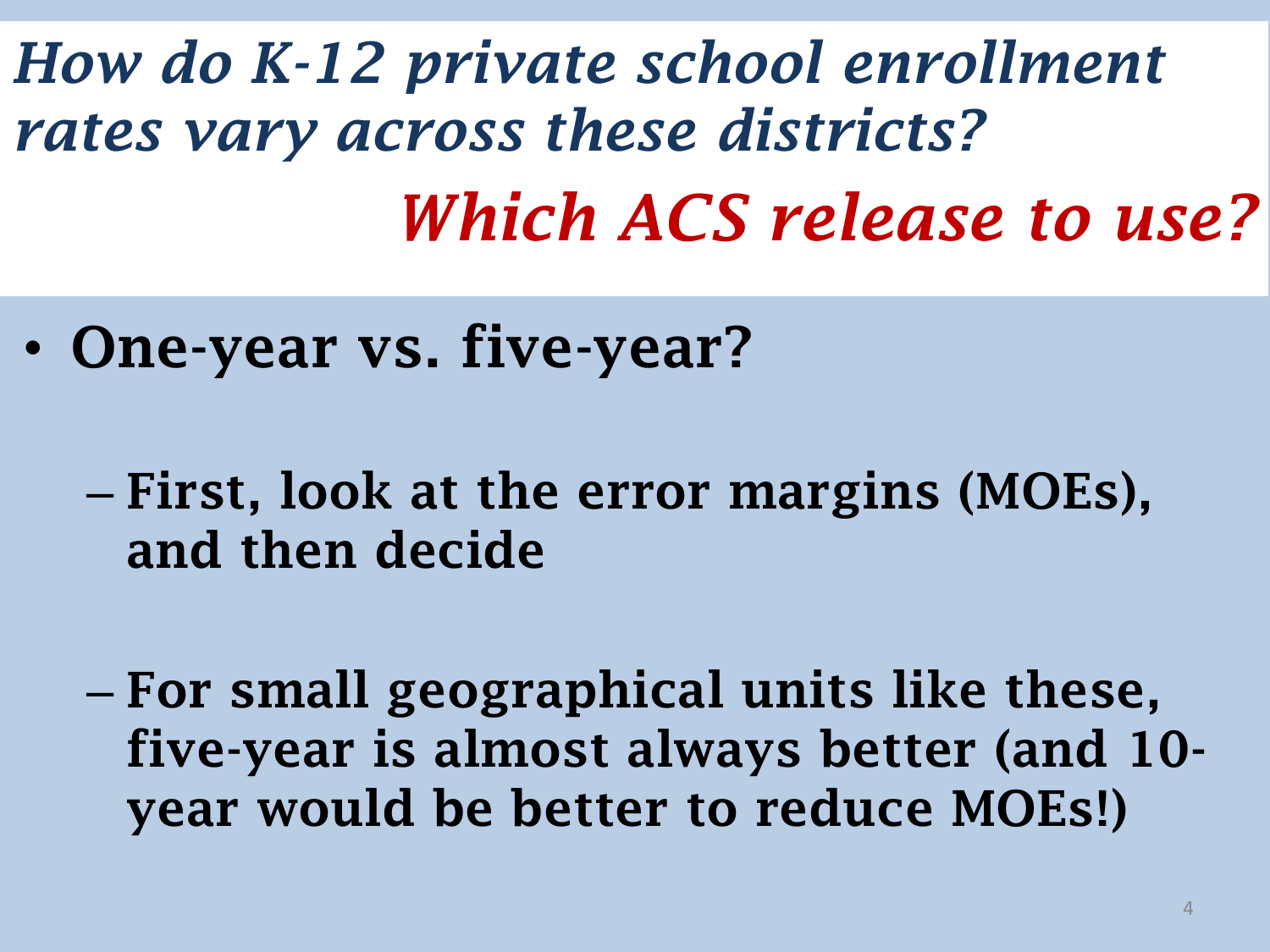*How do K-12 private school enrollment rates vary across these districts? Where to find the information?*

#### **American FactFinder factfinder.census.gov**

- **Advanced Search**
	- **1. Choose database**
	- **2. Choose data table**
	- **3. Choose geographies**
	- **4. View table & check it's what you want**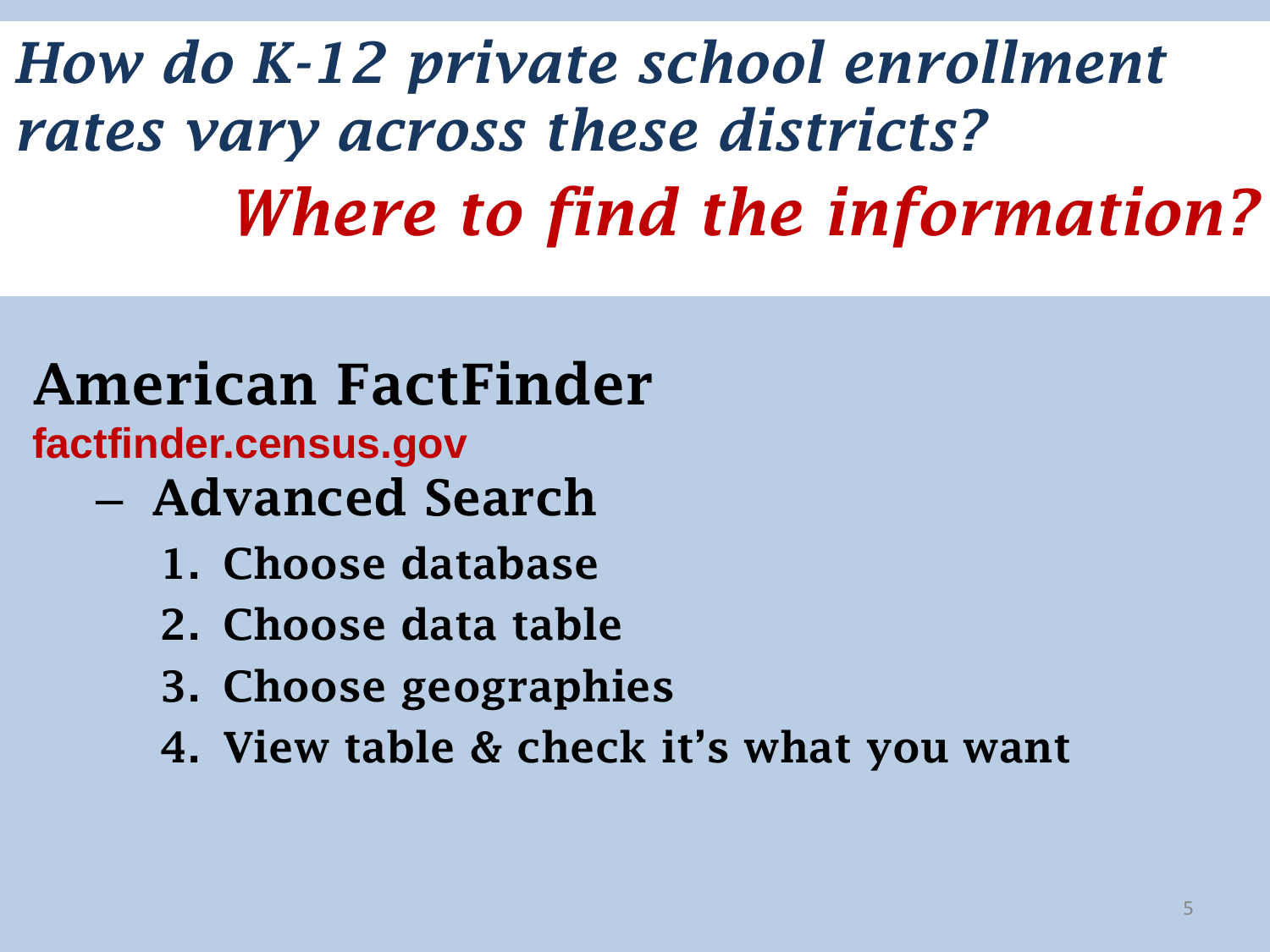*How do K-12 private school enrollment rates vary across these districts? How to download the information?*

- **"Save Query" option**
- **Download a .csv file (not a formatted Excel file)**
- **Note that the download will be zipped**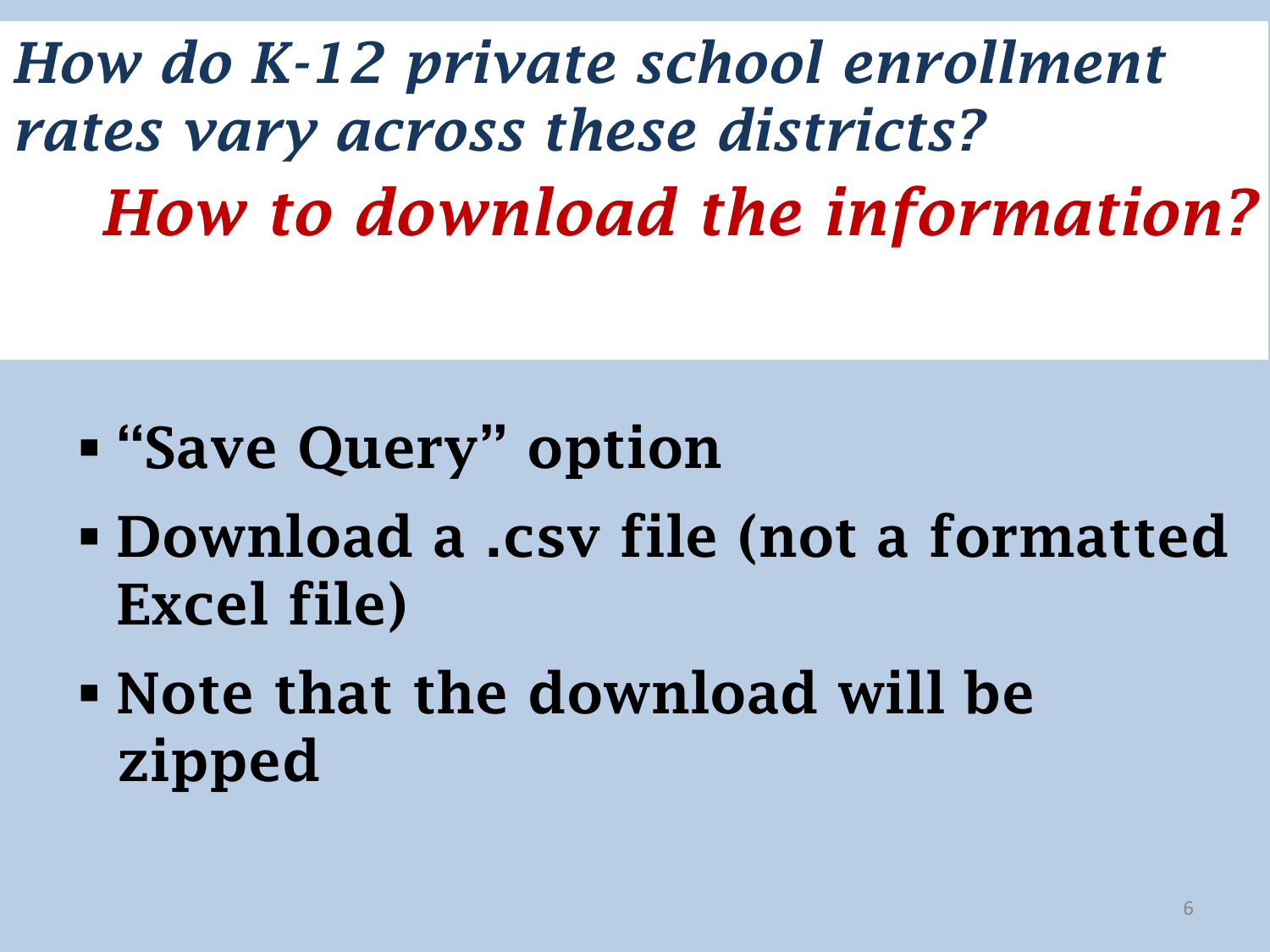### *Web Break*

# **American FactFinder**

**<http://factfinder.census.gov/faces/nav/jsf/pages/index.xhtml>**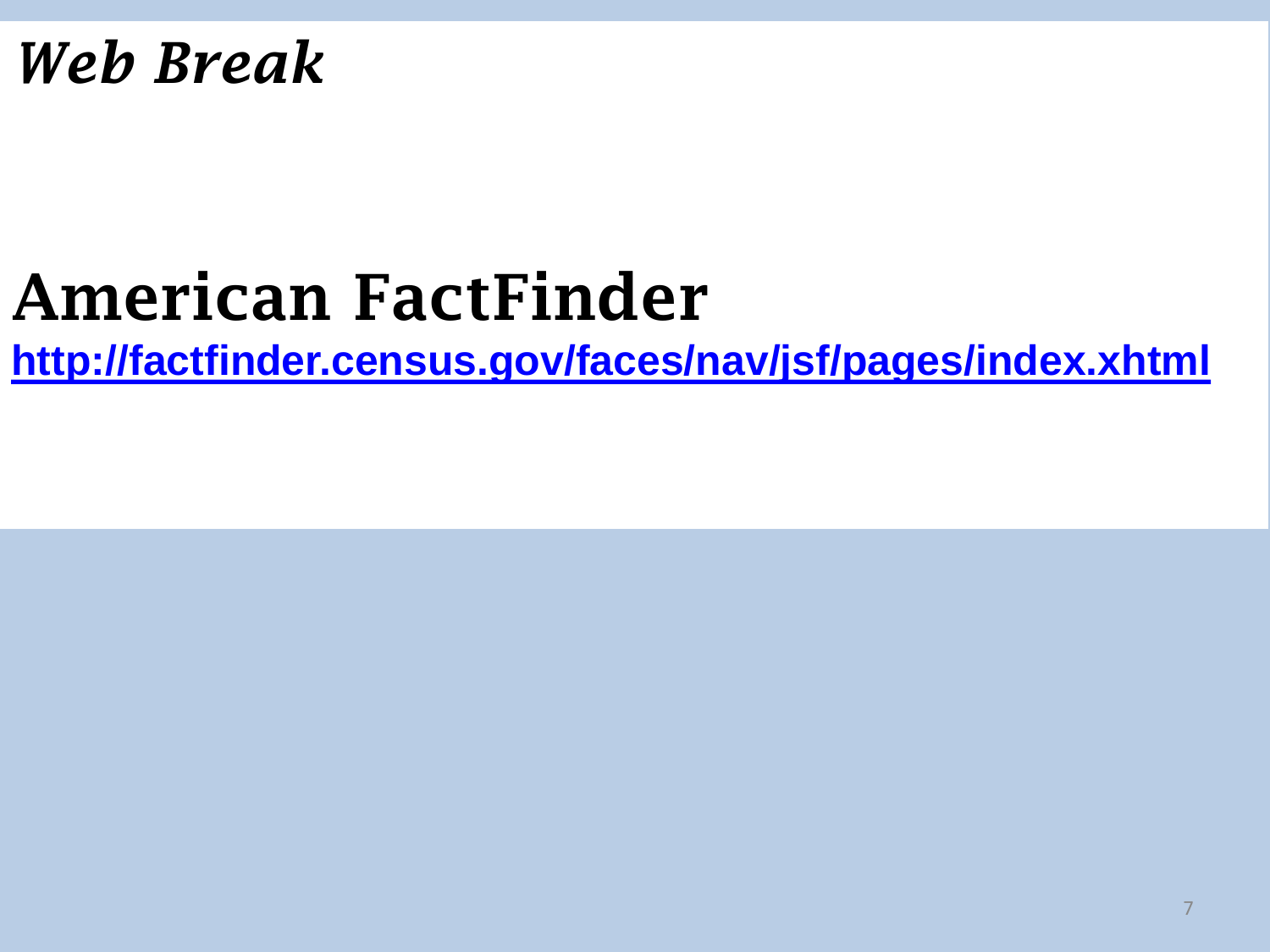*How do K-12 private school enrollment rates vary across these districts? How to get the data ready for analysis and mapping?*

- **Re-format downloaded .csv file**
- **Perform MOE calculations for aggregated gender + grade level population groups**
- **Perform MOE calculations for the proportions (percent enrolled in private school)**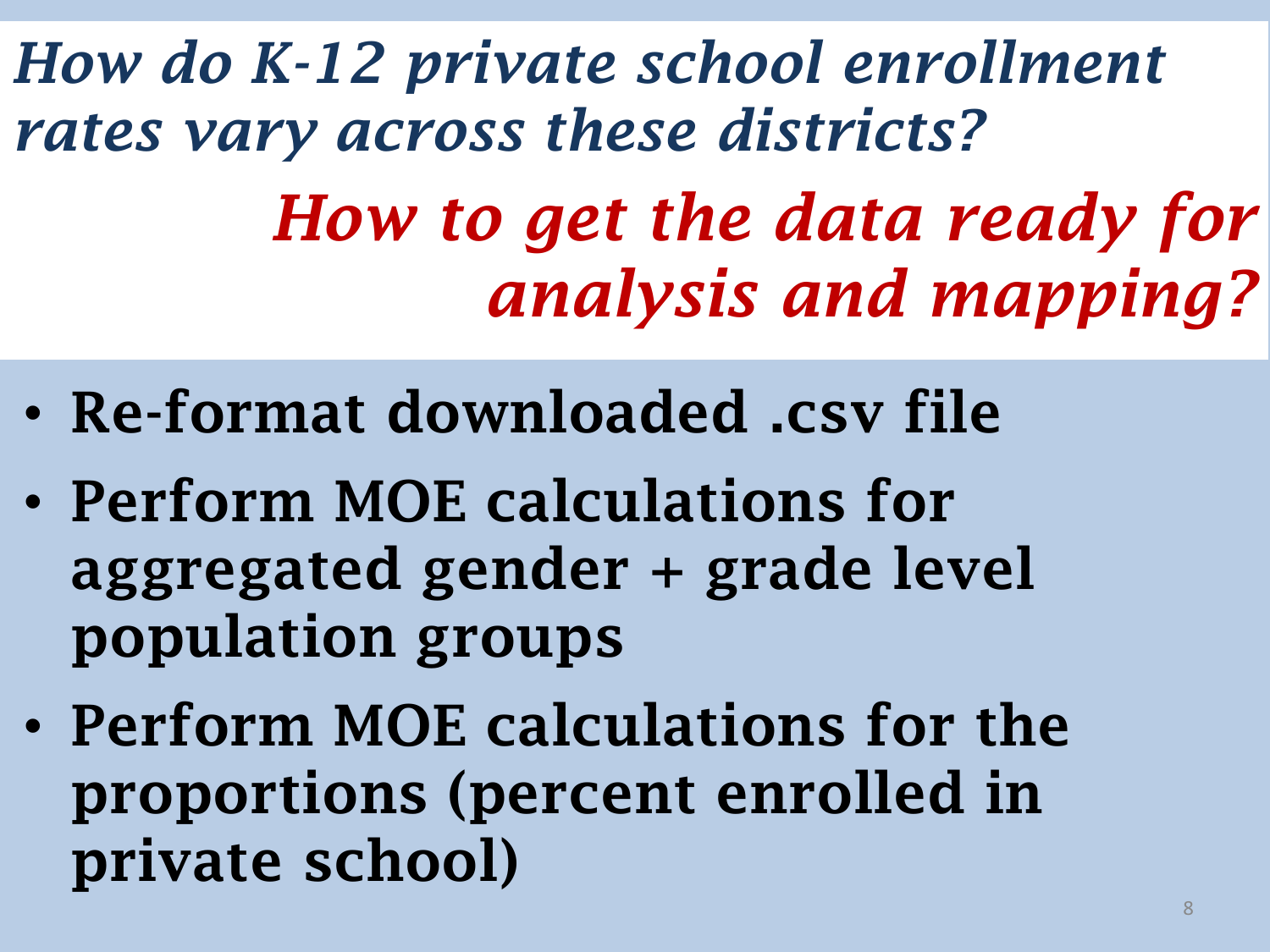**Follow Census Bureau (Compass Guide) recommendations when aggregating estimates across geographic areas or population subgroups.**

**http://www.census.gov/acs/www/Downloads/ handbooks/ACSResearch.pdf**

Excel file "calculator" available for download from [http://www.statswmaryland.iupui.edu/topic/acs.](http://www.statswmaryland.iupui.edu/topic/acs.asp) [asp](http://www.statswmaryland.iupui.edu/topic/acs.asp)

A Compass for Understanding and Using **American Community Survey Data** What Researchers Need to Know

**Issued** May 2009



USCENSUSRUREAU Helping You Make Informed Decision:

**U.S. Department of Commerce** conomics and Statistics Admini

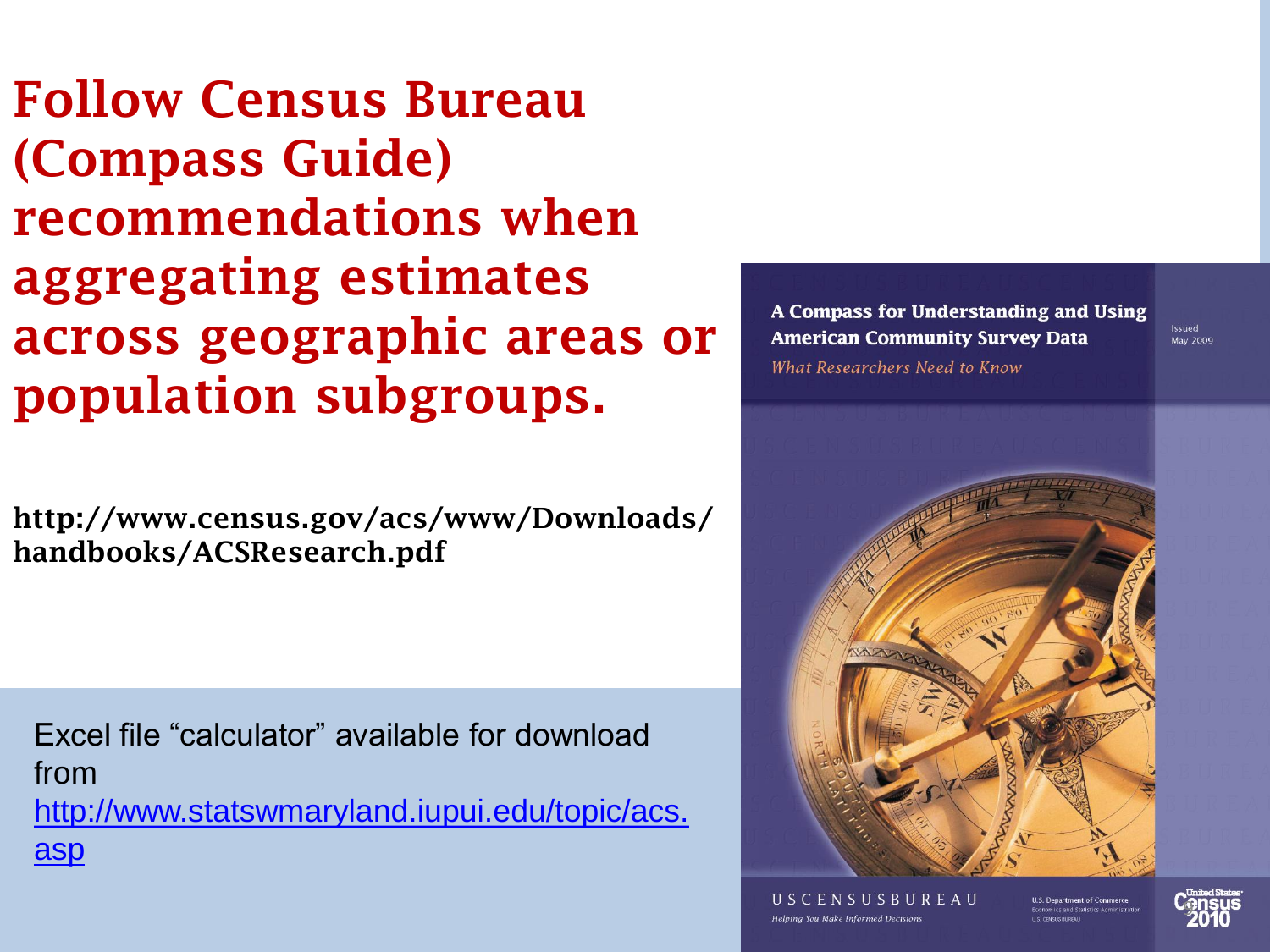*How do K-12 private school enrollment rates vary across these districts? How to get the data ready for mapping?*

- **Prepare an Excel file with**
	- **All the essential geographic identifiers**
	- **All the fields needed for the map**
	- **No formulas**
	- **No special symbols**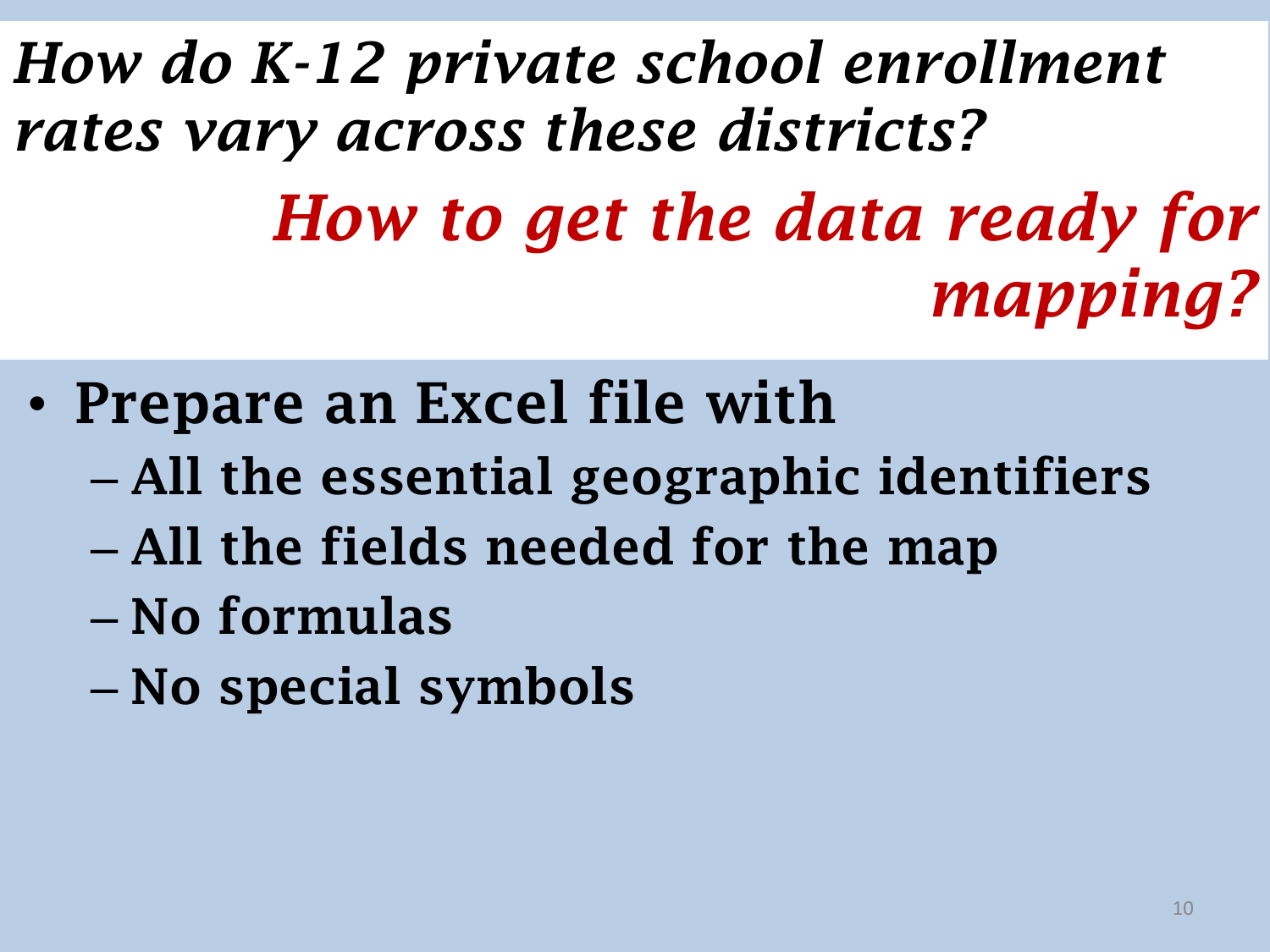# *Excel Break* **Now the f begins!**

**From this**

**To this**

|     | GEO.display-label Geography |                                                                                                              | Alameda City Unified School District, California   Oakland Unified School District, California   San Francisco Unified School District, California |        |        |
|-----|-----------------------------|--------------------------------------------------------------------------------------------------------------|----------------------------------------------------------------------------------------------------------------------------------------------------|--------|--------|
| iu: | HD01 VD01                   | Estimate: Total:                                                                                             | 72381                                                                                                                                              | 382025 | 795068 |
|     | <b>HD02_VD01</b>            | Margin of Error: Total:                                                                                      | 302                                                                                                                                                | 803    | 598    |
|     | <b>HD01 VD02</b>            | Estimate: Male:                                                                                              | 34987                                                                                                                                              | 184812 | 403872 |
|     | HD02_VD02                   | Margin of Error: Male:                                                                                       | 859                                                                                                                                                | 1423   | 509    |
|     | HD01_VD03                   | Estimate; Male: - Enrolled in school:                                                                        | 9170                                                                                                                                               | 48021  | 82700  |
|     | <b>HD02 VD03</b>            | Margin of Error: Male: - Enrolled in school:                                                                 | 581                                                                                                                                                | 1276   | 1482   |
|     | <b>HD01 VD04</b>            | Estimate; Male: - Enrolled in school: - Enrolled in nursery school, preschool:                               | 1060                                                                                                                                               | 3323   | 5764   |
|     | <b>HD02 VD04</b>            | Margin of Error: Male: - Enrolled in school: - Enrolled in nursery school, preschool:                        | 214                                                                                                                                                | 354    | 470    |
|     | <b>HD01 VD05</b>            | Estimate; Male: - Enrolled in school: - Enrolled in nursery school, preschool: - Public school               | 413                                                                                                                                                | 1716   | 1870   |
|     | <b>HD02_VD05</b>            | Margin of Error; Male: - Enrolled in school: - Enrolled in nursery school, preschool: - Public school        | 141                                                                                                                                                | 282    | 237    |
|     | <b>HD01 VD06</b>            | Estimate: Male: - Enrolled in school: - Enrolled in nursery school, preschool: - Private school              | 647                                                                                                                                                | 1607   | 3894   |
|     | <b>HD02_VD06</b>            | Margin of Error; Male: - Enrolled in school: - Enrolled in nursery school, preschool: - Private school       | 175                                                                                                                                                | 247    | 411    |
|     | HD01 VD07                   | Estimate: Male: - Enrolled in school: - Enrolled in kindergarten:                                            | 532                                                                                                                                                | 2451   | 3186   |
|     | <b>HD02 VD07</b>            | Margin of Error: Male: - Enrolled in school: - Enrolled in kindergarten:                                     | 142                                                                                                                                                | 324    | 374    |
|     | HD01 VD08                   | Estimate: Male: - Enrolled in school: - Enrolled in kindergarten: - Public school                            | 457                                                                                                                                                | 2217   | 2233   |
|     | <b>HD02 VD08</b>            | Margin of Error; Male: - Enrolled in school: - Enrolled in kindergarten: - Public school                     | 132                                                                                                                                                | 309    | 291    |
|     | HD01_VD09                   | Estimate; Male: - Enrolled in school: - Enrolled in kindergarten: - Private school                           | 75                                                                                                                                                 | 234    | 953    |
|     | HD02_VD09                   | Margin of Error; Male: - Enrolled in school: - Enrolled in kindergarten: - Private school                    | 48                                                                                                                                                 | 115    | 198    |
|     | HD01_VD10                   | Estimate; Male: - Enrolled in school: - Enrolled in grade 1 to grade 4:                                      | 1635                                                                                                                                               | 9822   | 11542  |
|     | HD02_VD10                   | Margin of Error; Male: - Enrolled in school: - Enrolled in grade 1 to grade 4:                               | 240                                                                                                                                                | 659    | 529    |
|     | HD01 VD11                   | Estimate: Male: - Enrolled in school: - Enrolled in grade 1 to grade 4: - Public school                      | 1403                                                                                                                                               | 8748   | 8364   |
|     | HD02 VD11                   | Margin of Error: Male: - Enrolled in school: - Enrolled in grade 1 to grade 4: - Public school               | 231                                                                                                                                                | 590    | 569    |
|     | HD01 VD12                   | Estimate: Male: - Enrolled in school: - Enrolled in grade 1 to grade 4: - Private school                     | 232                                                                                                                                                | 1074   | 3178   |
|     | HD02_VD12                   | Margin of Error; Male: - Enrolled in school: - Enrolled in grade 1 to grade 4: - Private school              | 101                                                                                                                                                | 216    | 390    |
|     | HD01_VD13                   | Estimate; Male: - Enrolled in school: - Enrolled in grade 5 to grade 8:                                      | 1503                                                                                                                                               | 8741   | 10562  |
|     | HD02_VD13                   | Margin of Error; Male: - Enrolled in school: - Enrolled in grade 5 to grade 8:                               | 260                                                                                                                                                | 652    | 540    |
|     | HD01_VD14                   | Estimate; Male: - Enrolled in school: - Enrolled in grade 5 to grade 8: - Public school                      | 1382                                                                                                                                               | 7753   | 7676   |
|     | <b>HD02 VD14</b>            | Margin of Error; Male: - Enrolled in school: - Enrolled in grade 5 to grade 8: - Public school               | 260                                                                                                                                                | 609    | 508    |
|     | <b>HD01 VD15</b>            | Estimate: Male: - Enrolled in school: - Enrolled in grade 5 to grade 8: - Private school                     | 121                                                                                                                                                | 988    | 2886   |
|     | <b>HD02 VD15</b>            | Margin of Error; Male: - Enrolled in school: - Enrolled in grade 5 to grade 8: - Private school              | 58                                                                                                                                                 | 187    | 344    |
|     | HD01_VD16                   | Estimate; Male: - Enrolled in school: - Enrolled in grade 9 to grade 12:                                     | 1831                                                                                                                                               | 9638   | 11593  |
|     | HD02_VD16                   | Margin of Error; Male: - Enrolled in school: - Enrolled in grade 9 to grade 12:                              | 312                                                                                                                                                | 523    | 479    |
|     | <b>HD01_VD17</b>            | Estimate; Male: - Enrolled in school: - Enrolled in grade 9 to grade 12: - Public school                     | 1625                                                                                                                                               | 8485   | 9277   |
|     | <b>HD02 VD17</b>            | Margin of Error; Male: - Enrolled in school: - Enrolled in grade 9 to grade 12: - Public school              | 297                                                                                                                                                | 542    | 500    |
|     | <b>D01 VD18</b>             | Estimate; Male: - Enrolled in school: - Enrolled in grade 9 to grade 12: - Private school                    | 206                                                                                                                                                | 1153   | 2316   |
|     | <b>HD02 VD18</b>            | Margin of Error: Male: - Enrolled in school: - Enrolled in grade 9 to grade 12: - Private school             | 105                                                                                                                                                | 233    | 303    |
|     | <b>HD01 VD19</b>            | Estimate: Male: - Enrolled in school: - Enrolled in college undergraduate vears:                             | 2028                                                                                                                                               | 11068  | 28465  |
|     | HD02 VD19                   | Margin of Error; Male: - Enrolled in school: - Enrolled in college undergraduate years:                      | 359                                                                                                                                                | 820    | 1039   |
|     | HD01_VD20                   | Estimate; Male: - Enrolled in school: - Enrolled in college undergraduate years: - Public school             | 1787                                                                                                                                               | 9386   | 22944  |
|     | <b>HD02 VD20</b>            | Margin of Error: Male: - Enrolled in school: - Enrolled in college undergraduate vears: - Public school      | 330                                                                                                                                                | 786    | 1014   |
|     | <b>HD01 VD21</b>            | Estimate; Male: - Enrolled in school: - Enrolled in college undergraduate years: - Private school            | 241                                                                                                                                                | 1682   | 5521   |
|     | HD02_VD21                   | Margin of Error; Male: - Enrolled in school: - Enrolled in college undergraduate years: - Private school     | 108                                                                                                                                                | 398    | 636    |
|     | <b>HD01 VD22</b>            | Estimate; Male: - Enrolled in school: - Enrolled in graduate or professional school:                         | 581                                                                                                                                                | 2978   | 11588  |
|     | <b>HD02 VD22</b>            | Margin of Error: Male: - Enrolled in school: - Enrolled in graduate or professional school:                  | 169                                                                                                                                                | 405    | 855    |
|     | HD01_VD23                   | Estimate; Male: - Enrolled in school: - Enrolled in graduate or professional school: - Public school         | 355                                                                                                                                                | 1797   | 5902   |
|     | <b>HD02 VD23</b>            | Margin of Error: Male: - Enrolled in school: - Enrolled in graduate or professional school: - Public school  | 138                                                                                                                                                | 315    | 638    |
|     | HD01_VD24                   | Estimate; Male: - Enrolled in school: - Enrolled in graduate or professional school: - Private school        | 226                                                                                                                                                | 1181   | 5686   |
|     | HD02_VD24                   | Margin of Error; Male: - Enrolled in school: - Enrolled in graduate or professional school: - Private school | 98                                                                                                                                                 | 242    | 649    |
|     | <b>HD01 VD25</b>            | Estimate: Male: - Not enrolled in school                                                                     | 25817                                                                                                                                              | 136791 | 321172 |
|     | HD02_VD25                   | Margin of Error; Male: - Not enrolled in school                                                              | 600                                                                                                                                                | 1649   | 1382   |
|     |                             |                                                                                                              |                                                                                                                                                    |        |        |

|                             | <b>Values</b> | <b>MOE</b> | <b>Percent MOE</b> |                |             |
|-----------------------------|---------------|------------|--------------------|----------------|-------------|
| Alameda - total K-12        | 10,829        | 707.63     | 100.0%             | ٠              | ± 0.00%     |
| <b>Private K-12</b>         | 1,515         | 285.03     | 14.0%              | 0.025          | $\pm 2.5\%$ |
|                             |               |            |                    |                |             |
| <b>Oakland - total K-12</b> | 60,276        |            | 1580.25 100.0%     | $\blacksquare$ | ± 0.00%     |
| <b>Private K-12</b>         | 6,748         |            | 514.35 11.2%       | 0.008          | ± 0.80%     |
|                             |               |            |                    |                |             |
| <b>SFUSD - total K-12</b>   | 72,808        | 1387.95    | 100.0%             | н              | ± 0.00%     |
| <b>Private K-12</b>         | 18,562        | 870.36     | 25.5%              | 0.011          | ± 1.1%      |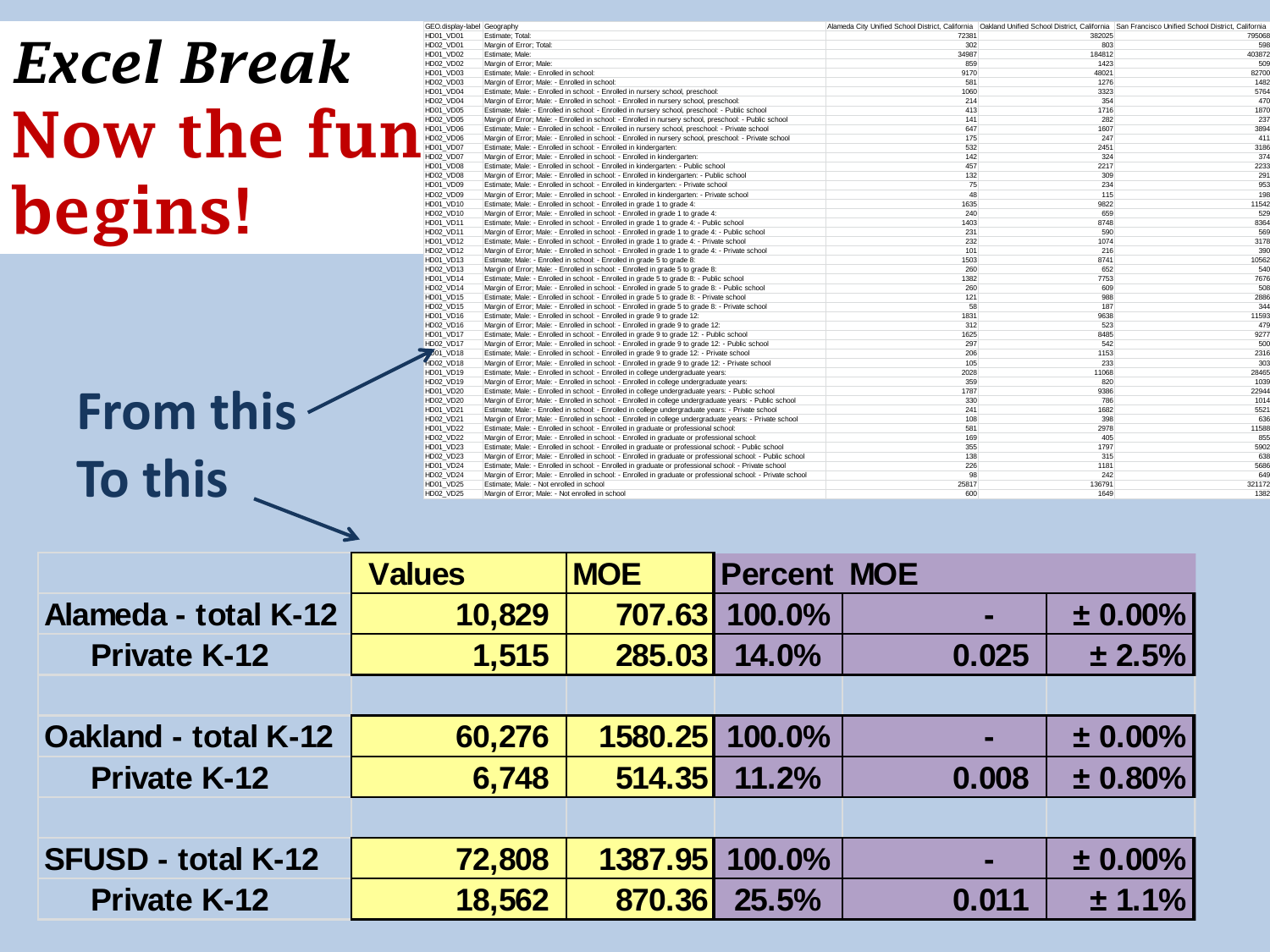*How do K-12 private school enrollment rates vary across these districts? How to use the data for maps?*

- **Open streamlined database in GIS program**
- **Join database to Tiger layer, using FIPS codes (be sure they are consistent)**
- **Check to see that all your cases joined**
- **Create maps!**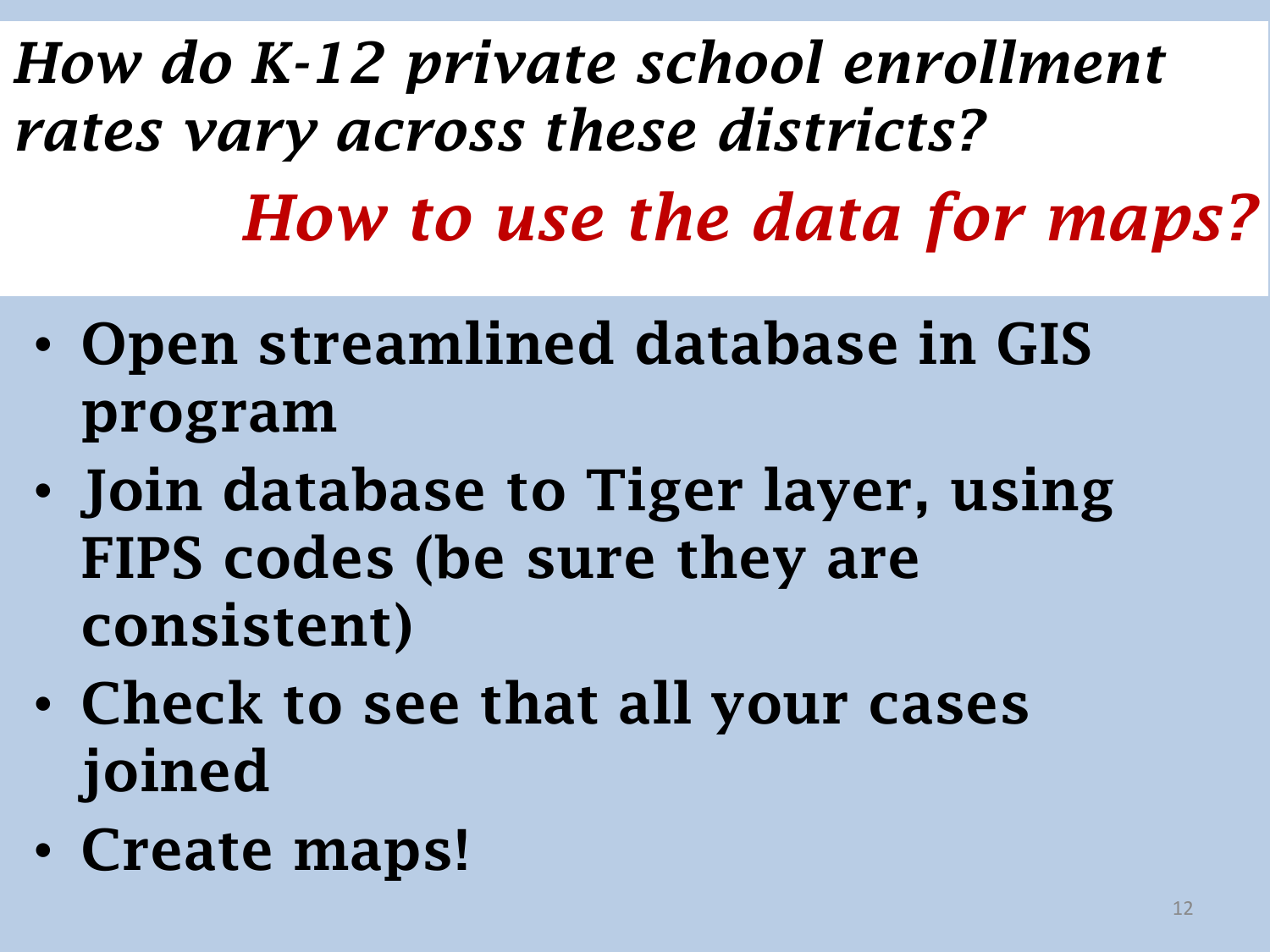### *GIS Break*

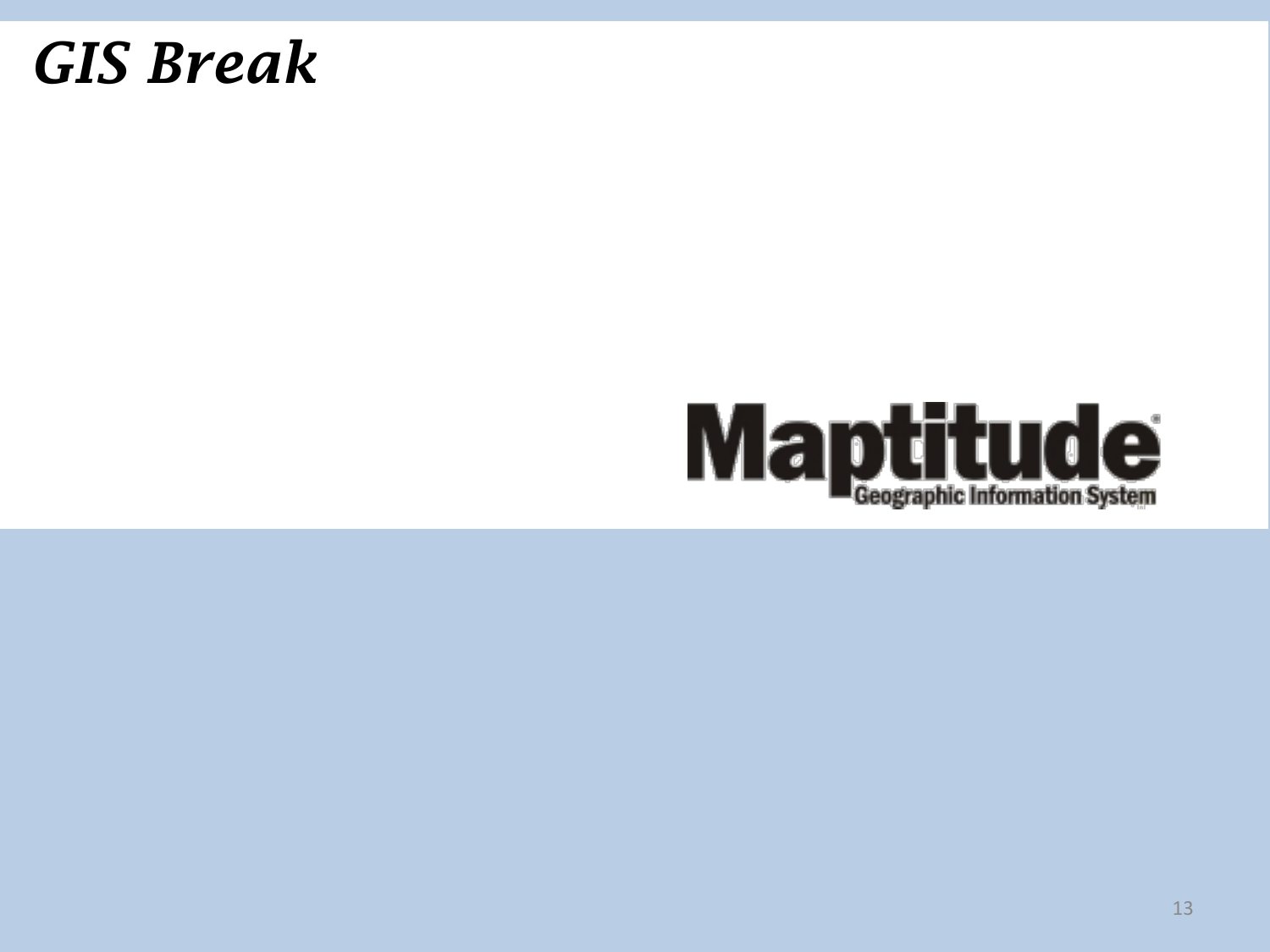